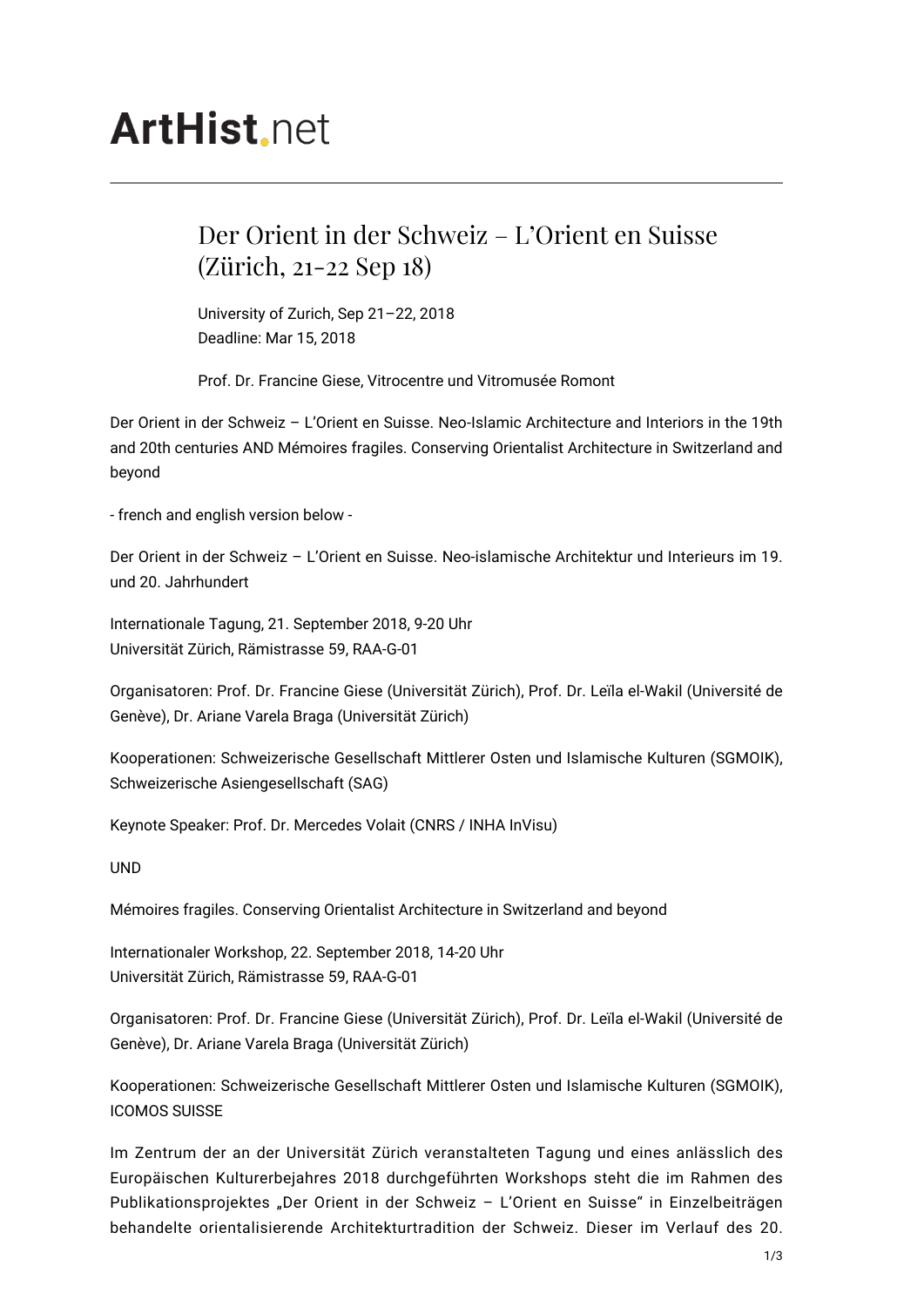Jahrhunderts weitgehend in Vergessenheit geratene Denkmalbestand belegt die globale Vernetzung Schweizer Architekten und Auftraggeber im 19. und beginnenden 20. Jahrhundert, die Bedeutung von Bauakademien und Kunstgewerbeschulen sowie nationaler und internationaler Ausstellungen für die Verbreitung neuer Trends und stellt einen wichtigen Beitrag zum Verständnis neuzeitlicher Rezeptionsprozesse dar. Neben der Präsentation ausgewählter Beiträge zur orientalisierenden Architektur in der Schweiz sollen aktuelle Fallstudien aus Europa präsentiert werden. In dem in Kooperation mit der Schweizerischen Gesellschaft Mittlerer Osten und Islamische Kulturen (SGMOIK) und ICOMOS SUISSE durchgeführten Workshop sollen ausserdem die problematische Erhaltungssituation orientalisierender Architektur und die umfangreichen Denkmalverluste thematisiert werden.

Beiträge zu folgenden Themen werden erbeten:

- Aktuelle Forschungen zu orientalisierender Architektur in den europäischen Zentren und der Peripherie

- Kultureller und künstlerischer Transfer zwischen der Islamischen Welt und Europa im 19. Jahrhundert

- Die Revitalisierung des Ornaments im Kontext islamischer Revival-Stile
- Denkmalverluste und die Erhaltungsproblematik
- Berichte von laufende Restaurierungsarbeiten

Für die Beiträge sind 20 min. vorgesehen. Die Konferenzsprachen sind: Deutsch, Französisch und Englisch. Abstracts von max. 300 Wörtern sowie ein kurzer Lebenslauf sind zu senden an: conference@transculturalstudies.ch

VERSION FRANÇAISE

Appel à communications Délai: 15 Mars 2018

La conférence et le workshop organisés à l'Université de Zurich à l'occasion de l'Année européenne du patrimoine culturel 2018 se pencheront sur la tradition orientaliste en architecture en Suisse, à travers des contributions individuelles présentées dans le cadre du projet de publication "L'Orient en Suisse". Ce patrimoine monumental, qui au cours du 20e siècle est tombé dans l'oubli, témoigne non seulement de la présence des réseaux internationaux des architectes et patrons suisses au 19e siècle et au début du 20e siècle, mais confirme également l'importance des écoles d'architecture et des arts décoratifs, tout comme des expositions nationales et internationales, pour la diffusion des nouvelles tendances esthétiques, tout en constituant aussi une importante contribution pour la compréhension des processus de réceptions modernes. À côté de la présentation de contributions sur l'architecture orientalisante en Suisse, la journée permettra d'examiner également des études de cas en Europe. De plus, dans le cadre du workshop réalisé en collaboration avec la Société Suisse Moyen Orient et Civilisation Islamique (SSMOCI) et ICOMOS SUISSE, le statut problématique de la conservation de l'architecture orientalisante, et la grande perte de monuments encourue, seront examinés.

Nous souhaitons recevoir des contributions portant sur les sujets suivant: